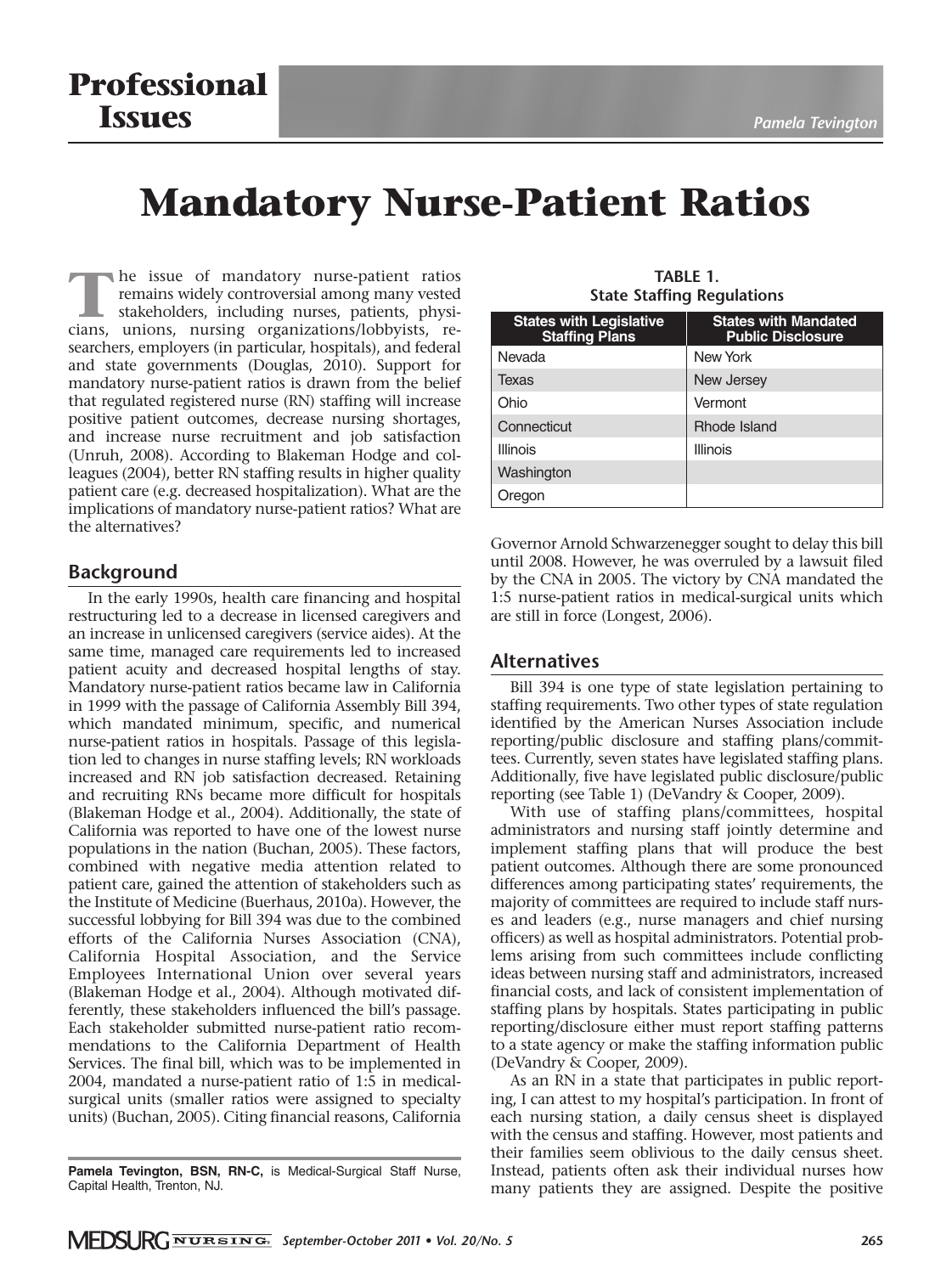attributes of planning committees and public reporting/disclosure (e.g., increased nursing involvement and organizational accountability), problems remain in their successful implementation and overall effectiveness.

# **Current Legislation/Priority Setting**

Although California remains the only state with mandated nurse-patient ratios, 17 states have introduced similar legislation (Buerhaus, Donelan, DesRoches, & Hess, 2009). Bill A660 of the New Jersey Legislature was introduced on January 12, 2010, and referred to the Assembly of Health and Senior Services Committee (State of New Jersey 214th Legislature 2010). The identical bill, S963, was introduced on February 4, 2010, and referred to the Senate Health, Human Services, and Senior Citizen Committee. These bills call for specific, minimum nursepatient ratios in both hospital and ambulatory units as follows:

- 1:6 in medical-surgical units (reduced to 1:5 after the first year) and behavioral units.
- 1:4 in step-down, telemetry, or intermediate care units and for non-critical emergency rooms.
- 1: 2 for critical or trauma patients (e.g., intensive care units and burn units) and post-anesthesia units.
- 1:1 for every patient under anesthesia.

Pediatric and maternal health specialties have diverse and explicitly detailed requirements. Additionally, these bills attempt to include some fundamentals of staffing committees (e.g., staff nurse involvement) (State of New Jersey 214th Legislature, 2010).

The continued interest in mandatory staffing bills such as A660/S963 is related to several critical issues. Studies have associated increased RN staffing with an increase in patient safety, quality of care, and patient satisfaction (Aiken, Clark, & Sloane, 2002; Dall, Chen, Seifer, Maddox, & Hogan, 2009; Kane, Shamliyan, Mueller, Duval, & Wilt, 2007), as well as a decrease in patient length of stay, and nurse burnout and turnover (Douglas, 2010). In addition, health care delivery has undergone dramatic changes (e.g., increased managed care) with economic implications. Increased regulation by federal agencies such as the Centers for Medicare and Medicaid Services (CMS) has had a major impact on hospital reimbursement. In 2008, CMS established new regulations linking Medicare hospital payment to patient outcomes (Buerhaus et al., 2009). Eight conditions (e.g., falls with injury and catheter-associated urinary tract infections) were cited as *never conditions*, creating additional medical costs that will no longer be reimbursed. Finally, the nation's increasing nursing shortage, which is partly due to an aging nursing workforce with fewer graduates to replace retiring nursing personnel, has affected hospital staffing negatively (DeVandry & Cooper, 2009).

# **Social, Ethical, Economic, and Environmental Implications**

Research support for adequate staffing and balanced workloads of nurses as essential to achieve good patient, nurse, and financial outcomes has led 17 states to introduce mandatory nurse-patient ratio legislation (Unruh, 2008). However, lessons can be learned from Bill 394 and serious implications need to be addressed if other states are to follow California's lead. Primarily, no empirical evidence supports the specific numbers assigned through mandatory ratios with better patient outcomes (Blakeman Hodge et al., 2004). Passing legislation with possible far-reaching effects on nurses, patients, hospitals, and other stakeholders without sufficient evidence is potentially dangerous. Additionally, once passed into law, legislation is difficult to change if research disproves its effectiveness and public and private support of the nursing profession could be affected negatively (Buerhaus, 2010b). Another major concern with mandatory nursepatient ratios is ignorance of critical factors, such as nurse education, skills, knowledge, and years of experience. In Bill 394, only 50% of the mandated nurses must be RNs, which implies minimal differentiation between licensed professional nurses and RNs (Chapman, 2009). Mandatory staffing ratios also ignore other critical criteria necessary for adequate staffing decisions, including patient acuity and required treatments, length of stay, team dynamics of staff, physician preferences, environmental limitations, variations in technology, and availability of ancillary staff (Douglas, 2010). Finally, mandatory ratios are inflexible and do not allow for the dynamic changing of patient needs that nurses recognize and for which they should have input (Douglas, 2010).

Since the passage of Bill 394 in 1999, three studies (Bolton et al., 2007; Donaldson et al., 2005; Greenberg, 2006) found no significant impact on nursing effectiveness (Douglas, 2010). To accommodate mandatory staffing ratios, California hospital administrators have made difficult decisions and changes. These include reduced hiring and dismissal of ancillary staff, holding patients longer in the emergency room, hiring more agency and per diem nurses, and cross training nurses to cover breaks (Douglas, 2010). This has increased economic costs for employers (e.g., increased bonuses necessary for nursing recruitment) and has led to increased workload for nurses (e.g., having to perform more non-nursing tasks) (Chapman, 2009). To accommodate mandatory staffing ratios, employers also have used other tactics to save money, including decreased funding for supplies (e.g., equipment), environmental changes (e.g., upgrading to single patient rooms), and educational costs (e.g., tuition reimbursement) (Buerhaus, 2010a). Additionally, employers may choose simply to be non-compliant with regulations and pay a fee (e.g., \$50 per patient per day) that is less costly than adhering to assigned mandates (Buchan, 2005). Through strict adherence to mandates, and with no input from nurses related to changes in patients' needs, employers may impact patient care quality and adversely affect nurses' workload and autonomy. Ignoring the dynamic interaction of technology, capital, and economic and labor supply variables may impose the increased cost of labor on hospitals, taxpayers, and nurses themselves (Buerhaus, 2010a). Finally, allowing governmental intervention and entanglement through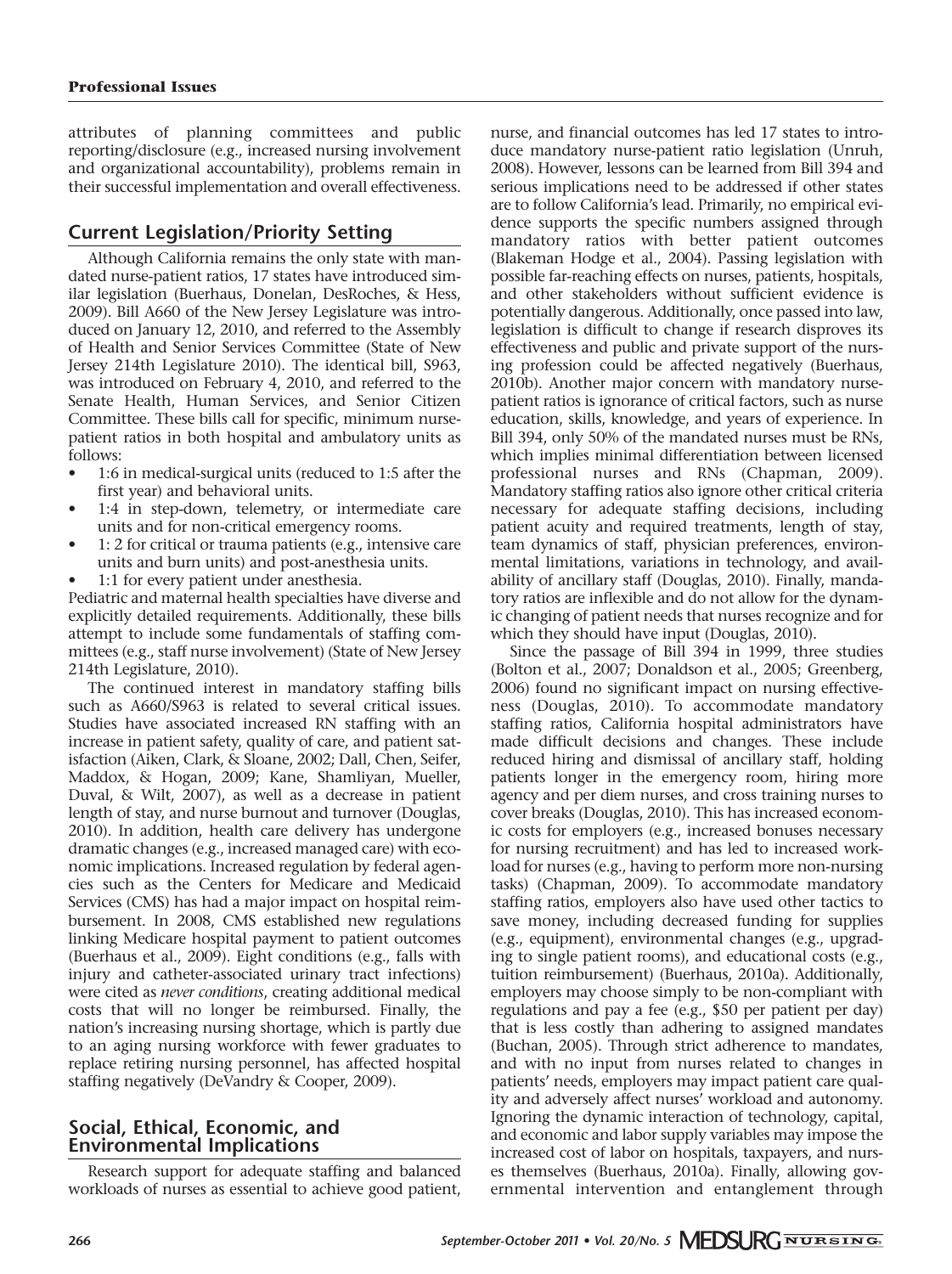inflexible mandates may decrease nurses' power and ability to advocate for evidence-based practices for best patient outcomes (Douglas, 2010).

## **Policy Modification and Nurse Involvement**

While California remains the only state with mandated nurse-patient ratios, increased legislative activity within the last 2 years demonstrates some stakeholders (e.g., nursing unions and state governments) are lobbying actively for mandatory nurse-patient ratios (DeVandry & Cooper, 2009). Nurses will be challenged to become more knowledgeable about what is best for their profession and their patients, and to consider more action (e.g., political lobbying and advocacy).

The most powerful stakeholders and lobbyists for the profession of nursing are the American Nurses Associa tion (ANA) and the American Hospital Association, which are both opposed to mandatory nurse-patient ratios (Rajecki, 2009). The ANA (2010a) acknowledged determination of appropriate nurse staffing levels is problematic due to budget realities, nursing shortages, and apparent lack of data to guide and make adequate staffing decisions. However, mandatory nurse-patient ratios do not consider many critical factors (e.g., patient acuity). Implementing legislation with a single focus does not empower nurses to use their expertise for best patient outcomes, and fails to make health care facilities accountable (ANA, 2010b; DeVandry & Cooper, 2009). Instead, the ANA supports legislation with recommended guidelines for establishing nurse staffing based on critical factors (census, patient acuity, nursing experience, available supportive resources). The Registered Nurse Safe Staffing Act of 2009 (S. 54) is a possible solution (DeVandry & Cooper, 2009). Two critical components of the bill require staff nurses to be involved actively in the development of unitbased staffing plans and hold hospitals accountable for their proper implementation (ANA, 2010a). In effect, this bill combines the use of staffing plans and public reporting. The ANA (2010a) support of safe staffing and S. 54 is based on belief in the need for an organizational environment that values both patients' individuality and nurses' skills/knowledge to create and implement high-quality patient care. This environment should encompass necessary organizational outcomes (e.g., financial stability), and nursing workload and satisfaction. It also should produce safe, quality, and evidence-based patient care.

Having the support of the ANA for S. 54 instead of mandatory ratio legislation is a positive and necessary first step toward successful policy making/policy modification. However, much more work is needed by the nursing profession for its successful implementation. First, the profession must produce quality research to support its nursing plans and utilize evidence-based tools for proper application (e.g., patient acuity systems [PAS]). Tools such as PAS usually are computerized and customized to enable nurses to document interventions and select attributes from departmental lists. After an acuity level is determined, appropriate staffing recommendations are

calculated (Beck, 2009). Second, nurses at all levels need to become involved in lobbying. Increased involvement must begin at an individual level (e.g., joining a professional nursing organization or writing to a legislator) and also include group efforts (e.g., research or attending political rallies). Nurses must recognize their worth, and advocate in an effective manner for what is truly best for themselves and their patients. Third, nurses must be able to work cooperatively and competently with other stakeholders involved in determining appropriate nurse staffing (e.g., hospital administrators and physicians) to increase stakeholder support and foster a climate that continues to promote nursing at private and public levels (Buerhaus, 2010b). Finally, the nursing profession must obtain the political knowledge and power employed by other powerful special interest groups (e.g., American Medical Association) to ensure their employers will be held accountable for obligations imposed on them by governmental laws.

### **Conclusion**

The premise behind mandatory nurse-patient ratios is that minimum, specific, guaranteed nurse staffing will produce better patient outcomes and alleviate nurse workloads and increase job satisfaction. However, this has not been proven (DeVandry & Cooper, 2009). The American Nurses Association advocates legislation that will empower nurses to create valid, reliable unit and patient-specific staffing plans, and require public reporting as outlined in The Registered Nurse Safe Staffing Act (ANA, 2010a). Passage of this bill would promote the value of the nursing profession and facilitate evidencebased practice. In addition, it would limit governmental involvement and allow nurses to utilize their knowledge, expertise, and skills to provide effective care. MSN

#### **REFERENCES**

- Aiken, L., Clark., S., & Sloane, D. (2002). Hospital staffing, organization, and quality of care: Cross-national findings. Nursing Outlook, 50(5), 187-194.
- American Nurses Association (ANA). (2010a). Safe staffing saves lives. Retrieved from http://www.safe.staffing.saveslives.org/WhatisANA Doing/FederalLegistation.aspx.
- American Nurses Association (ANA). (2010b). Safe staffing saves lives. Retrieved from http://www.safestaffingsaveslives.org/WhatisSafe Staffing/SafeStaffingPrinciples.aspx.
- Beck, D. (2009). Patient acuity systems promote care. New Hampshire Nursing News, 33(2), 2.
- Blakeman Hodge, M., Romano, P.S., Harvey, D., Samuels, S.J., Olson, V.A., Sauve, M.J., & Kravitz, R.L. (2004). Licensed caregiver characteristics and staffing in California acute care hospital units. Journal of Nursing Administration, 34(3), 125-133.
- Bolton, L.B., Aydin, C.E., Donaldson, N., Brown, D.S., Sandhu, M., Fridman, A., & Aronow, H.U. (2007). Mandated nurse staffing ratios in California: A comparison of staffing and nursing-sensitive outcomes pre- and post-regulation. Policy, Politics and Nursing Practice, 8(4), 238-250.
- Buchan, J. (2005). A certain ratio? The policy implications of minimum staffing ratios in nursing. Journal of Health Services Research, 10(4), 234-244.
- Buerhaus, P.I. (2010a). What is the harm in imposing mandatory hospital nurse staffing regulations? Nursing Economic\$, 28(2), 87-93.